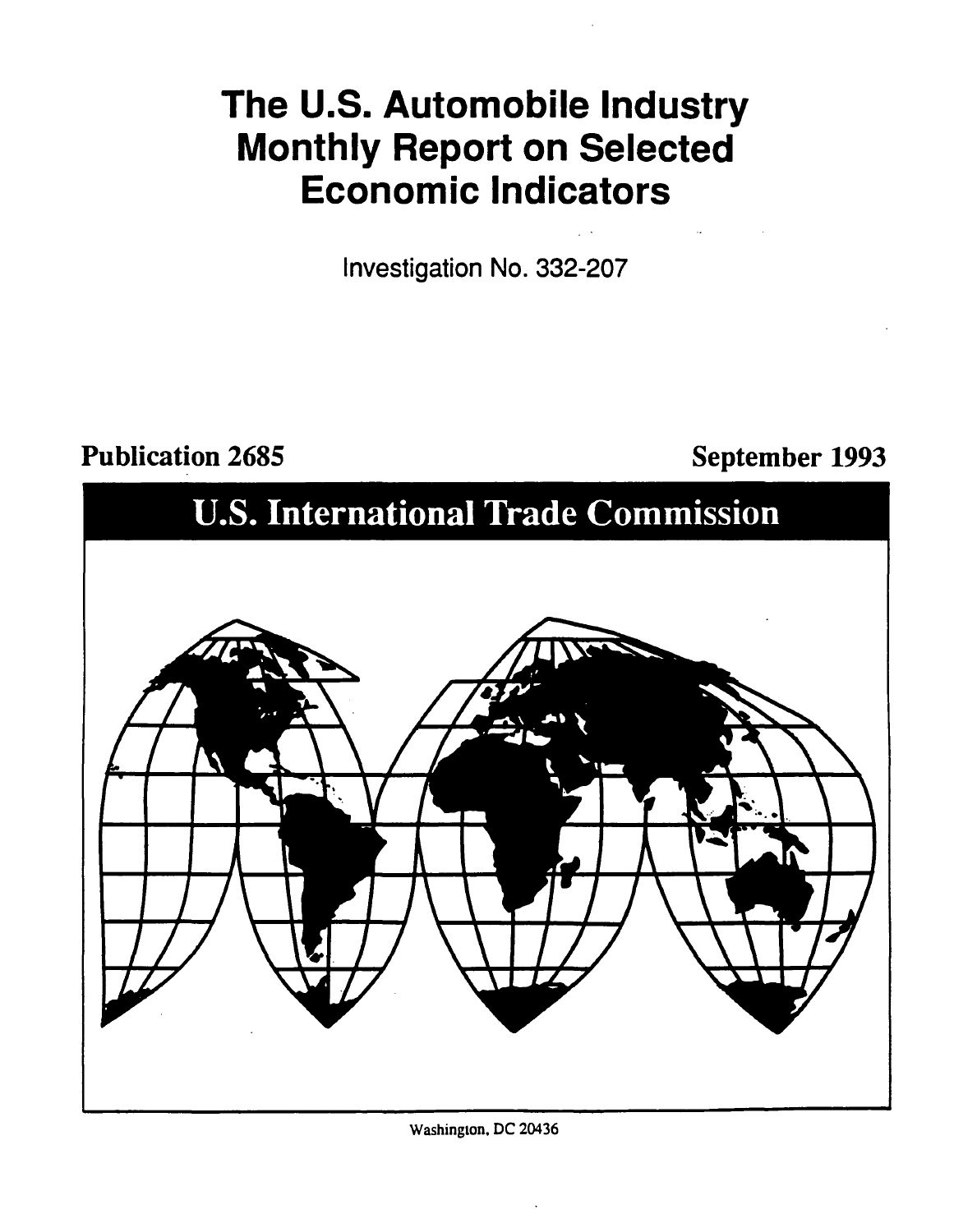# U.S. International Trade Commission

# **COMMISSIONERS**

 $\mathbf{v}$ 

Don E. Newquist, Chairman Peter S. Watson, Vice Chairman David B. Rohr Anne E. Brunsdale Carol T. Crawford Janet A. Nuzum

> Robert A. Rogowsky Director of Operations

Vern Simpson Director of Industries

*This report was prepared principally by* 

Michael Hagey

Machinery and Transportation Division

Address all communications to Secretary to the Commission United States International Trade Commission Washington, DC 20436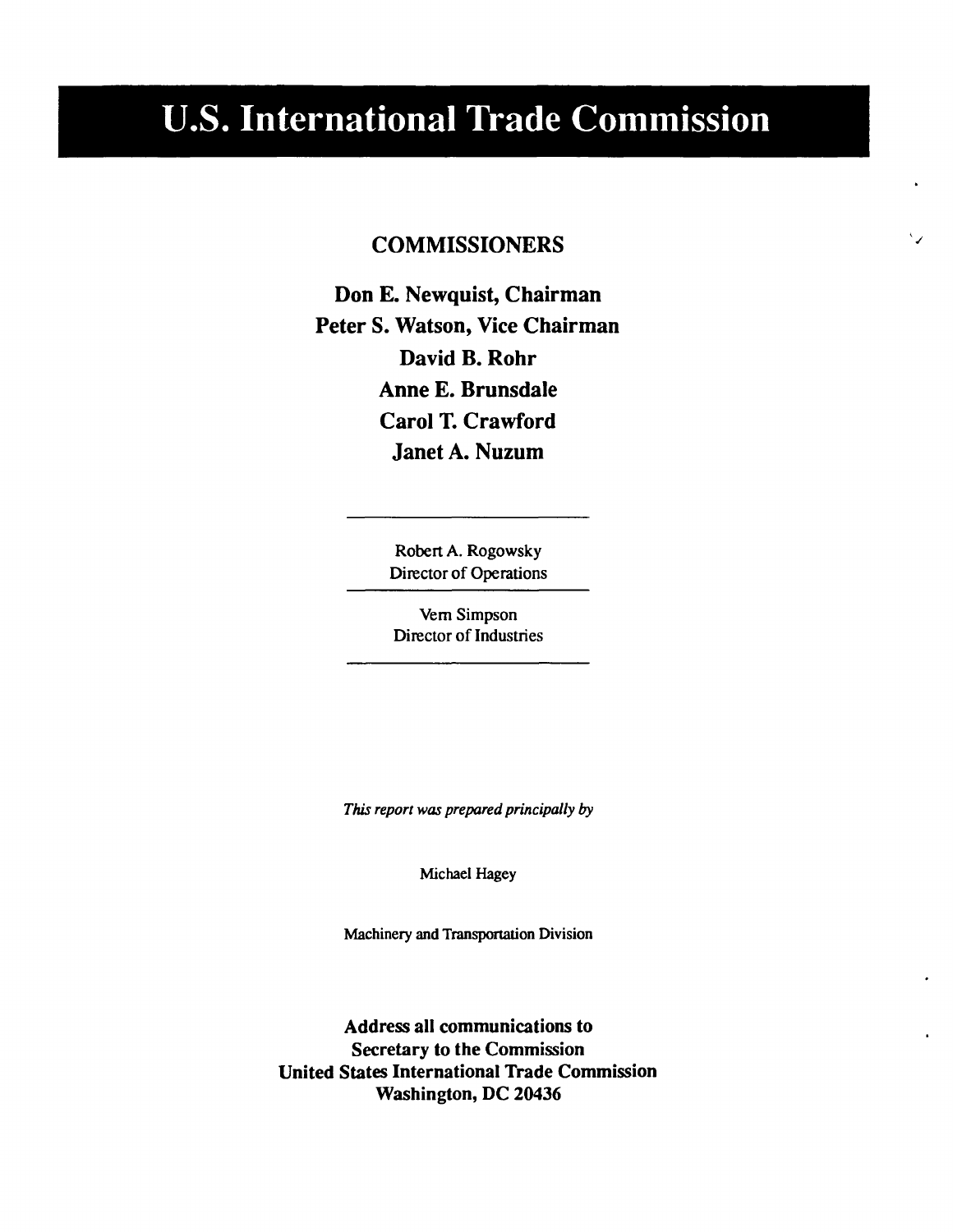#### PREFACE

In November 1980, the U.S. International Trade Camnission, under section 201 of the Trade Act of 1974, determined that certain motor vehicles and certain chassis and bodies therefor were not being imported into the United States in such increased quantities as to be a substantial cause of serious injury, or threat thereof, to the domestic industry producing articles like or<br>directly competitive with the imported articles (inv. No. TA-201-44). In directly competitive with the imported articles (inv. No. TA-201-44). December 1980, the Subcommittee on Trade, Committee on Ways and Means of the U.S. House of Representatives, requested that the Commission provide it with monthly data on U.S. automobile imports, sales, production, and prices. In late December 1980, the Commission instituted inv. No. 332-121, U.S. Automobile Industry Monthly Report on Selected Economic Indicators. The request by the Subcommittee on Trade of the House Committee on Ways and Means for monthly data on the automobile industry was renewed four times between 1981-85, with the final request in 1985 (inv. No. 332-207) having no fixed date for termination.

The report uses trade data compiled from official statistics of the U.S. Department of Commerce. Sales, production, and certain price data are derived from Automotive News. The U.S. Department of Labor provides employment and consumer and producer price data, while quarterly financial results for U.S. owned automakers are from various public sources.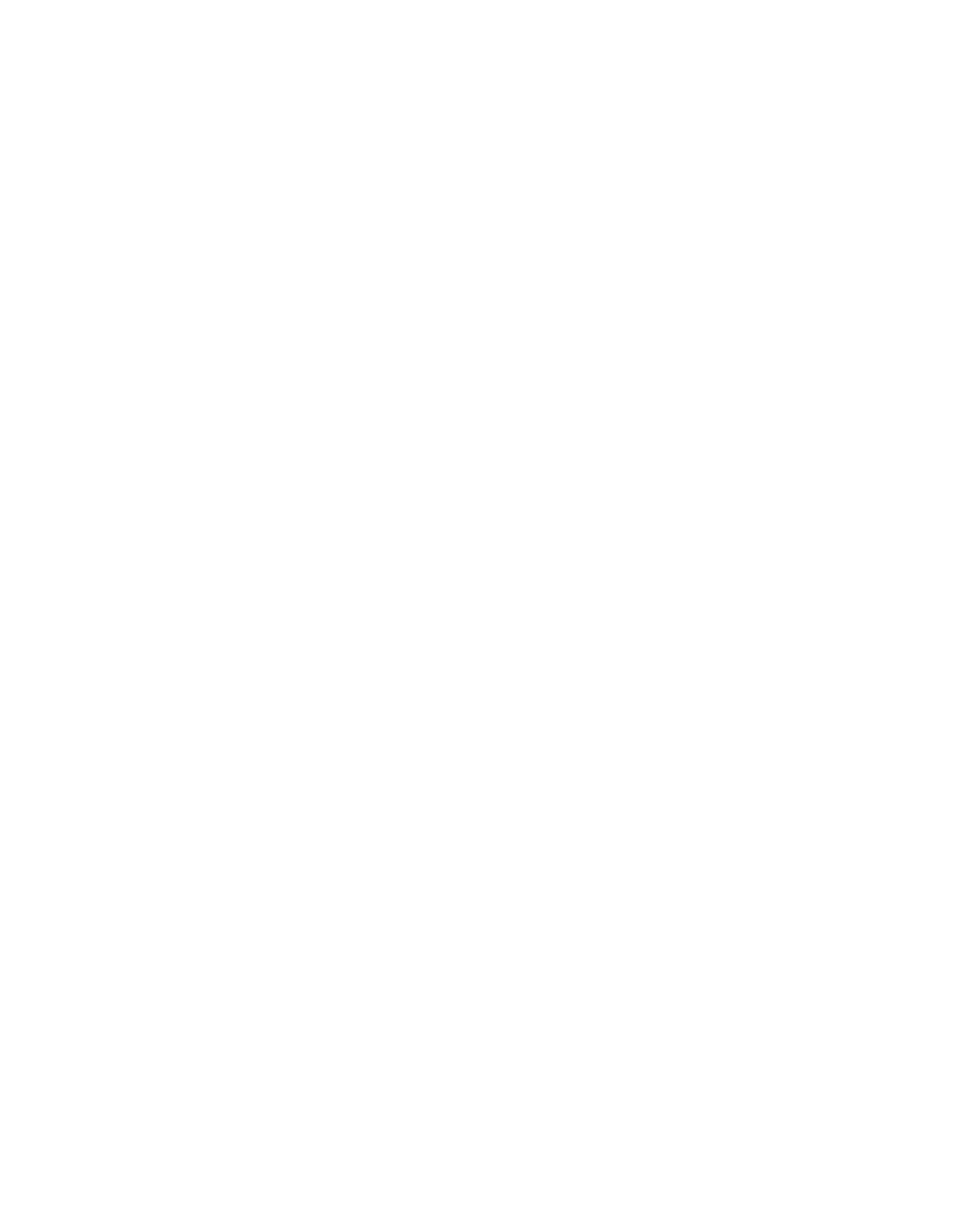## CONTENTS

## Page

| . . |  |
|-----|--|
|     |  |

### Tables

| 1. | New passenger automobiles: U.S. retail sales of domestic        |     |
|----|-----------------------------------------------------------------|-----|
|    | production, production, inventory, days' supply, and            |     |
|    | employment, by specified periods, September 1991-August 1993 1  |     |
| 2. | New passenger automobiles: U.S. imports, by principal sources   |     |
|    |                                                                 |     |
|    |                                                                 |     |
| 3. | Lightweight automobile trucks and bodies and cab/chassis for    |     |
|    | lightweight automobile trucks: U.S. imports, by principal       |     |
|    | sources and by specified periods, August 1991-July 1993 3       |     |
|    | New passenger automobiles: U.S. exports of domestic             |     |
| 4. |                                                                 |     |
|    | merchandise, by principal markets and by specified periods,     |     |
|    |                                                                 | 4   |
| 5. | Lightweight automobile trucks and bodies and cab/chassis for    |     |
|    | lightweight automobile trucks: U.S. exports of domestic         |     |
|    | merchandise, by principal markets and by specified periods,     |     |
|    |                                                                 |     |
|    |                                                                 | - 5 |
| 6. | New passenger automobiles: Sales of domestic and imported       |     |
|    | passenger automobiles and sales of imported passenger           |     |
|    | automobiles as a percent of total U.S. sales, by specified      |     |
|    |                                                                 | -6  |
|    |                                                                 |     |
| 7. | New passenger automobiles: Price indexes, by specified periods, |     |
|    |                                                                 | -6  |
| 8. | New passenger automobiles: Retail price changes in the U.S.     |     |
|    |                                                                 | 7   |
| 9. | Manufacturers' suggested retail prices of selected U.S. and     |     |
|    |                                                                 |     |
|    | Japanese automobiles, April 1981-September 1993 8               |     |

 $\sim 10^{-11}$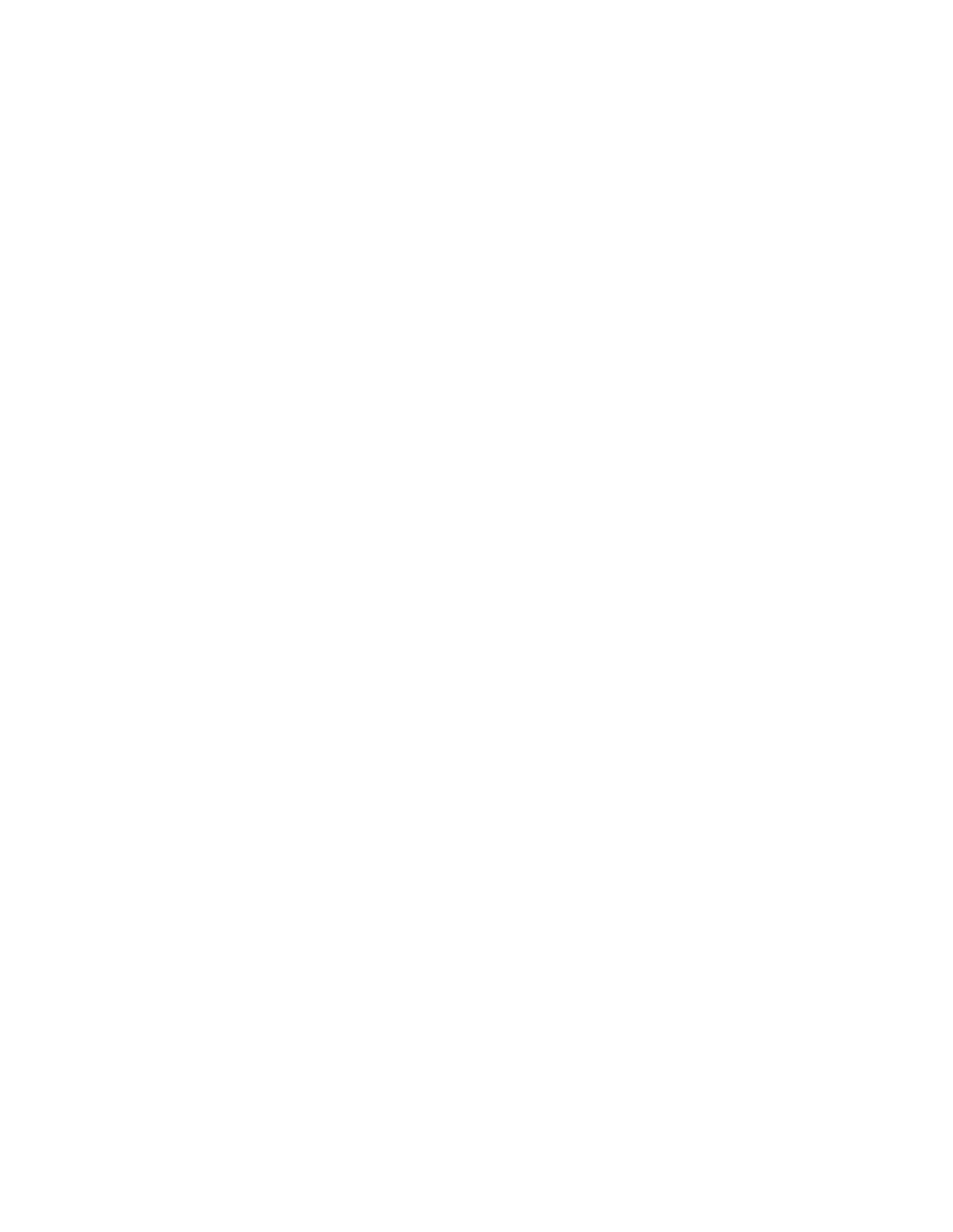New passenger automobiles: U.S. retail sales of domestic production, production, inventory, days' supply, and employment, by specified periods, September 1991- August 1993

|                            | 1992-93                       |           |             | 1991-92   |             |
|----------------------------|-------------------------------|-----------|-------------|-----------|-------------|
|                            | July                          | Aug.      | Sept. 1992- | Aug.      | Sept. 1991- |
| Item                       | 1993                          | 1993      | Aug. 1993   | 1992      | Aug. 1992   |
| Retail sales of domes-     |                               |           |             |           |             |
| tic production             | 593                           | 532       | 6,480       | 476       | 6,635       |
| Production                 | 298                           | 423       | 5,765       | 437       | 6,601       |
| Inventory                  | 1,181                         | 1,147     | $^{\prime}$ | 1,099     |             |
| Days' $\text{supp1y}^2$    | 52                            | 56        | (1)         | 60        |             |
| $Emplogment:$ <sup>3</sup> |                               |           |             |           |             |
| Total employees            |                               | $811^5$   |             | $827^{6}$ |             |
| Production workers         | $820^{4}$<br>613 <sup>4</sup> | $620^{5}$ | $^{(1)}$    | $632^{6}$ |             |

(In thousands of units; thousands of employees)

Not applicable.<br><sup>2</sup> Days' supply is an average for each class size which is determined by the previous month's retail sales.

<sup>3</sup> Employment data are for SIC 371 (motor vehicles and motor vehicle equipment).<br><sup>4</sup> Data are for July 1992, revised.

5 Data are for Aug. 1993.

6 Data are for Aug. 1992.

Source: Production, retail sales, days' supply, and inventory, Automotive News; and employment, U.S. Department of Labor.

Note.--Because of rounding, figures may not add to the totals shown. Market classifications discontinued because of the unavailability of data.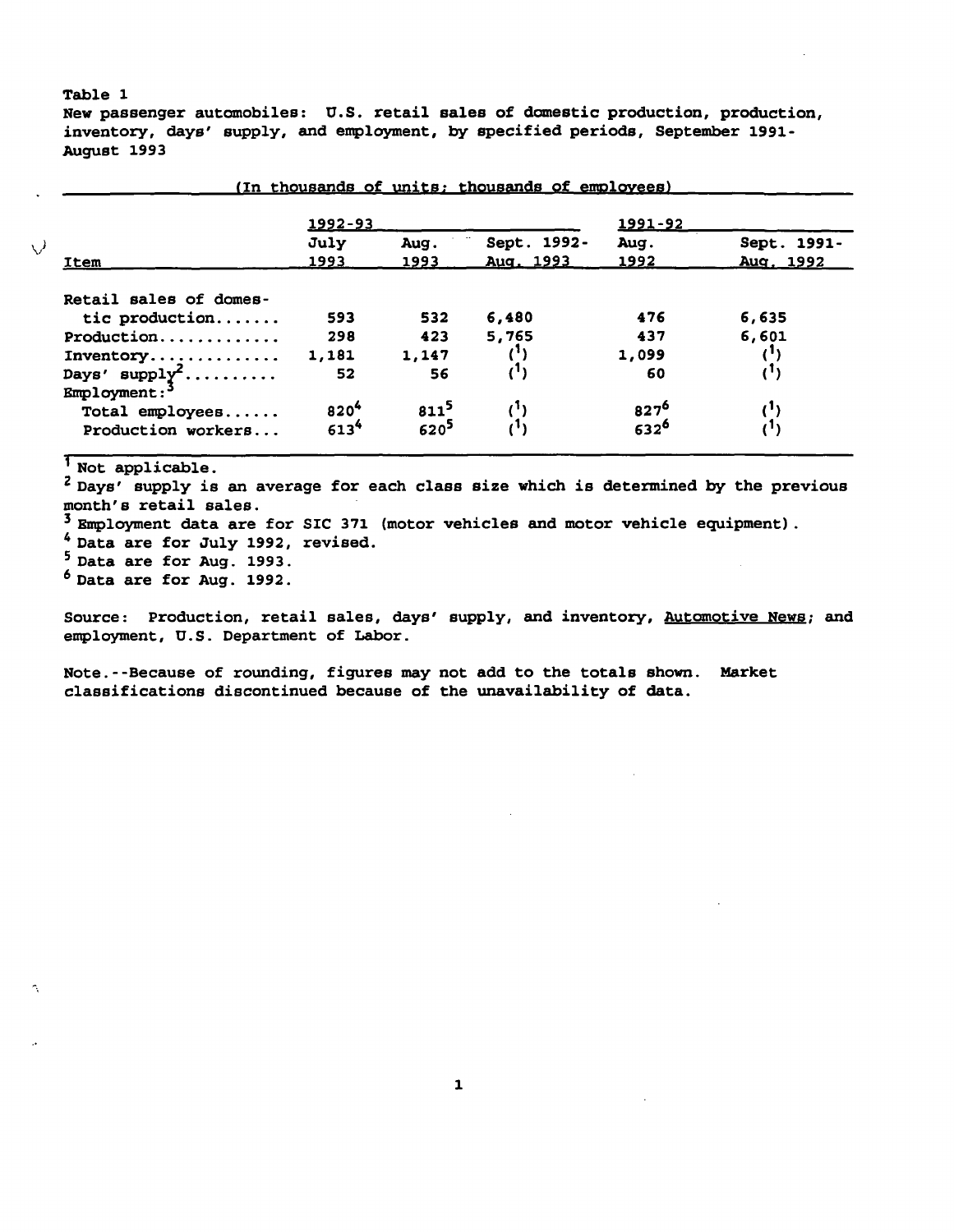New passenger automobiles: U.S. imports, by principal sources and by specified periods, August 1991-July 1993<sup>1</sup>

 $\zeta_{\mathscr{E}}$ 

 $\mathcal{L}$ 

|                                        | 1992-93               |              |                         | <u> 1991 - 92 </u> |               |  |  |
|----------------------------------------|-----------------------|--------------|-------------------------|--------------------|---------------|--|--|
|                                        | June                  | July         | Aug. 1992-              | July               | Aug. 1991-    |  |  |
| <u>Source</u>                          | <u> 1993 </u>         | 1993         | <u>July 1993</u>        | 1992               | July 1992     |  |  |
|                                        |                       |              | <b>Ouantity (units)</b> |                    |               |  |  |
| Japan                                  | 102,092               | 112,750      | 1,651,083               | 119,175            | 1,714,748     |  |  |
| Canada                                 | 144,487               | 84,751       | 1,314,269               | 71,595             | 1,238,108     |  |  |
| Germany                                | 15,547                | 12,285       | 205,669                 | 17,429             | 194,572       |  |  |
| Korea, South                           | 10,800                | 7,957        | 141,277                 | 12,511             | 144,625       |  |  |
| Sweden                                 | 3,693                 | 3,573        | 67,288                  | 4,664              | 69,386        |  |  |
| $Mexico$                               | 30,787                | 21,679       | 247,417                 | 31,460             | 282,774       |  |  |
| Yugoslavia                             | $\mathbf 0$           | 0            | 0                       | 0                  | 965           |  |  |
| United Kingdom                         | 1,470                 | 1,064        | 16,083                  | 453                | 9,346         |  |  |
| Italy                                  | 148                   | 118          | 1,243                   | 321                | 1,957         |  |  |
| $France \dots \dots \dots$             | 0                     | $\mathbf 0$  | 38                      | o                  | 468           |  |  |
| $\texttt{Brazil} \ldots \ldots \ldots$ | 1,703                 | $\mathbf{1}$ | 9,402                   | $\mathbf{1}$       | 8,634         |  |  |
| All other                              | 3,617                 | 6.221        | 42,691                  | 2,823              | <u>26,364</u> |  |  |
| $Total$                                | 314,345               | 250.399      | 3,696,465               | 260,436            | 3,691,961     |  |  |
|                                        | Value (1,000 dollars) |              |                         |                    |               |  |  |
| Japan                                  | 1,407,016             | 1,532,367    | 21,176,606              | 1,471,753          | 20,543,281    |  |  |
| Canada                                 | 1,783,195             | 1,081,735    | 16,299,617              | 845,042            | 14,526,690    |  |  |
| Germany                                | 456,567               | 376,987      | 5,958,459               | 453,237            | 5,283,675     |  |  |
| Korea, South                           | 57,129                | 40,403       | 799,790                 | 61,590             | 806,718       |  |  |
| Sweden                                 | 80,191                | 77,587       | 1,299,783               | 86,586             | 1,272,137     |  |  |
| Mexico                                 | 314,242               | 225,718      | 2,505,367               | 209,695            | 2,827,666     |  |  |
| Yugoslavia                             | ٥                     | 0            | Ω                       | 0                  | 2,316         |  |  |
| United Kingdom                         | 52,448                | 40,069       | 595,258                 | 16,177             | 326,130       |  |  |
| Italy                                  | 8,582                 | 5,229        | 51,908                  | 7,337              | 105,061       |  |  |
| France                                 | 0                     | $\mathbf 0$  | 502                     | $\mathbf 0$        | 5,889         |  |  |
| $\texttt{Brazil}$                      | 12,093                | 18           | 65,818                  | 300                | 55,712        |  |  |
| All other                              | 61,749                | 63,167       | 681,226                 | 26,720             | 322,476       |  |  |
| $Total$                                | 4,233,217             | 3,443,279    | 49,434,360              | 3,178,450          | 46,077,903    |  |  |

<sup>1</sup>Data include imports into Puerto Rico; data do not include autanobiles assembled in U.S. foreign trade zones.

Source: Compiled from official statistics of the U.S. Department of Commerce.

Note.--Because of rounding, figures may not add to the totals shown.

2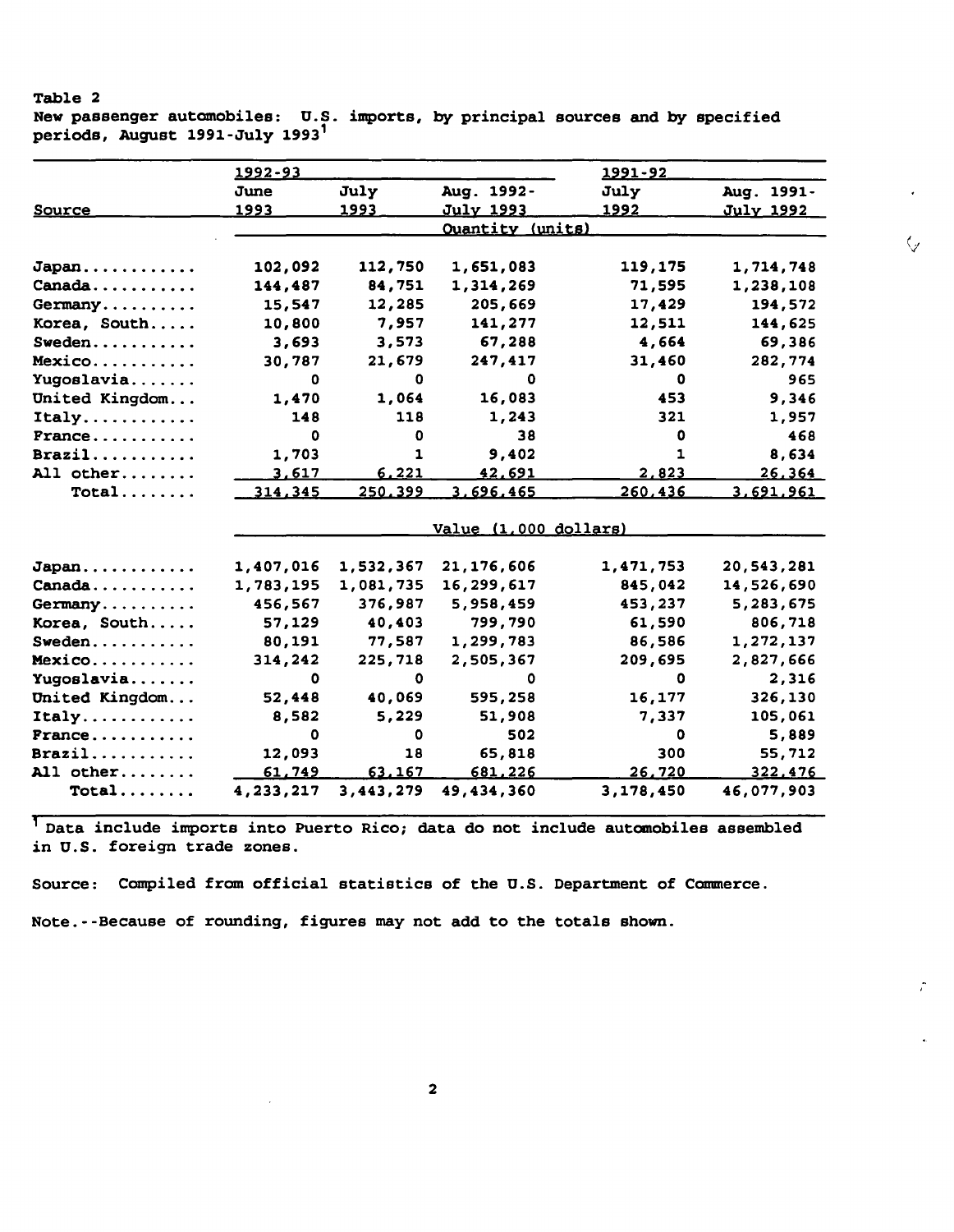# Table 3 Lightweight automobile trucks<sup>1</sup> and bodies and cab/chassis for lightweight automobile trucks: U.S. imports, by principal sources and by specified periods,<br>August 1991-July 1993<sup>2</sup>

|           | 1992-93      |         |                               | 1991-92       |                  |
|-----------|--------------|---------|-------------------------------|---------------|------------------|
|           | June         | July    | Aug. 1992-                    | July          | Aug. 1991-       |
| Source    | 1993         | 1993    | <u>July 1993</u>              | <u> 1992 </u> | <u>July 1992</u> |
|           |              |         | Quantity (units) <sup>3</sup> |               |                  |
| Japan     | 11,026       | 13,034  | 146,580                       | 12,881        | 220,106          |
| Canada    | 48,536       | 19,191  | 492,771                       | 28,152        | 484,561          |
| Mexico    | 3,836        | 2,459   | 32,973                        | 2,276         | 22,120           |
| All other | 208          | 150     | 655                           | 0             | <u>69 </u>       |
| $Total$   | 63,607       | 34,834  | 672,979                       | 43,309        | 726,857          |
|           |              |         | Value (1,000 dollars)         |               |                  |
| Japan     | 82,435       | 99,080  | 1,176,896                     | 90,938        | 1,437,512        |
| Canada    | 648,446      | 260,656 | 6,603,031                     | 369,716       | 6,535,150        |
| Mexico    | 72,252       | 46,527  | 610,159                       | 40,102        | 392,272          |
| All other | <u>9,297</u> | 6,334   | 45,383                        | 1,043         | 18,562           |
| $Total$   | 812,562      | 412,597 | 8,435,472                     | 501,798       | 8,383,496        |

X)

The fined as not over 10,000 pounds gvw.<br>
Partially estimated, all data include imports into Puerto Rico.

3 Quantity data include complete trucks and cab/chassis, but exclude bodies.

Source: Compiled from official statistics of the U.S. Department of Commerce, except as noted.

Note. -- Because of rounding, figures may not add to the totals shown.

 $\overline{\mathbf{3}}$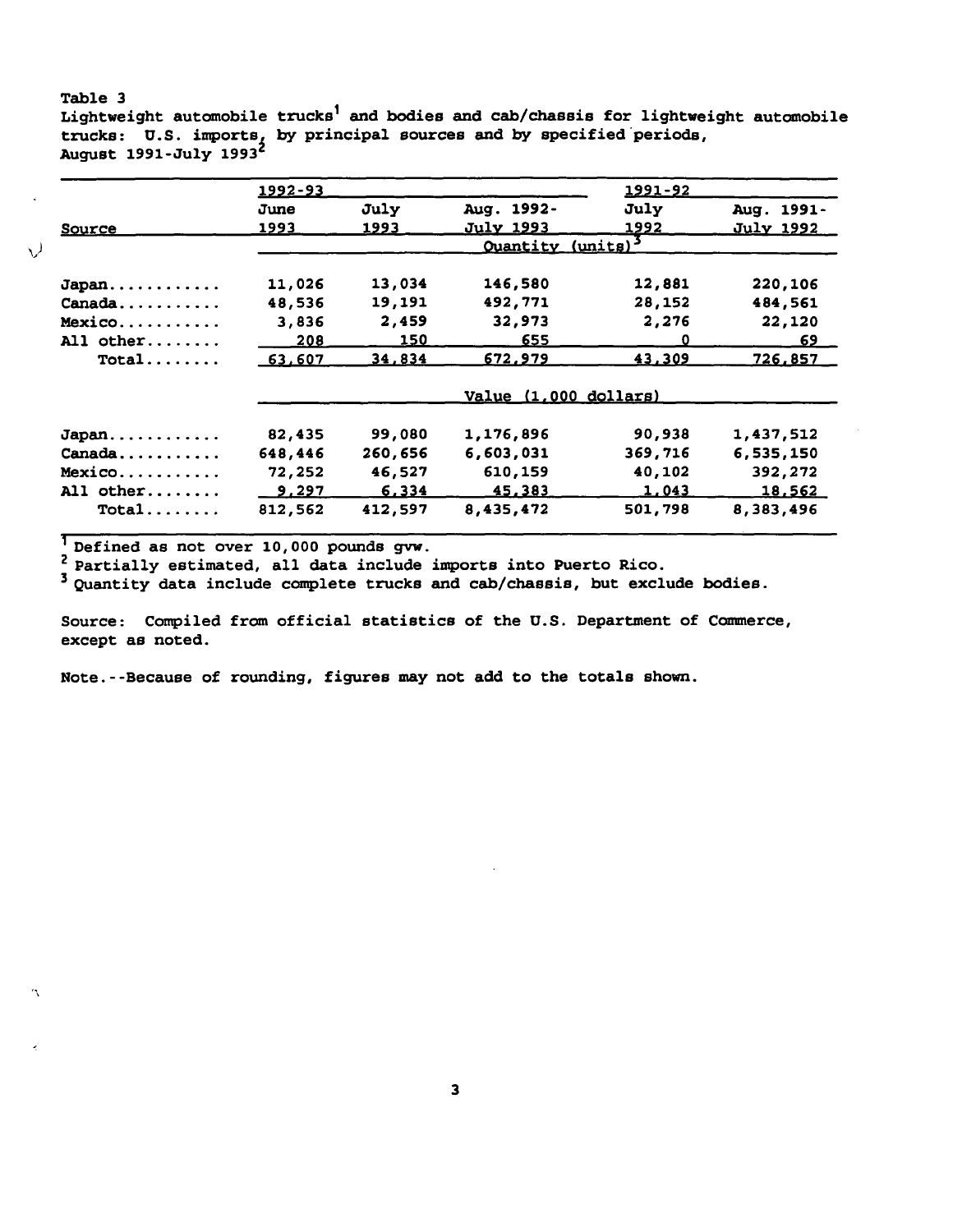New passenger automobiles: U.S. exports of domestic merchandise, by principal markets and by specified periods, August 1991-July 1993

|           | 1992-93   |               | 1991-92          |                       |                 |
|-----------|-----------|---------------|------------------|-----------------------|-----------------|
|           | June      | July          | Aug. 1992-       | July                  | Aug. 1991-      |
| Market    | 1993      | 1993          | July 1993        | <u> 1992 </u>         | July 1992       |
|           |           |               | Ouantity (units) |                       |                 |
| Canada.   | 48,708    | 24,829        | 479,958          | 32,102                | 460,448         |
| Japan     | 4,624     | 3,557         | 54,769           | 2,707                 | 30,472          |
| All other | 24,977    | 22,107        | 344,857          | 24,544                | 284,900         |
| Total     | 78,748    | <u>50.813</u> | 884,860          | 59,572                | <u>776,402 </u> |
|           |           |               |                  | Value (1,000 dollars) |                 |
| Canada    | 609,801   | 306,076       | 6,305,499        | 398,907               | 5,937,134       |
| Japan     | 85,522    | 61,894        | 935,949          | 43,411                | 527,832         |
| All other | 396,256   | 335,573       | 5,357,137        | 364,713               | 4,221,862       |
| $Total$   | 1,098,508 | 707,991       | 12,678,144       | 810,077               | 10,694,600      |

 $\mathcal{C}$ 

Source: Compiled from official statistics of the U.S. Department of Commerce.

Note.--Because of rounding, figures may not add to the totals shown.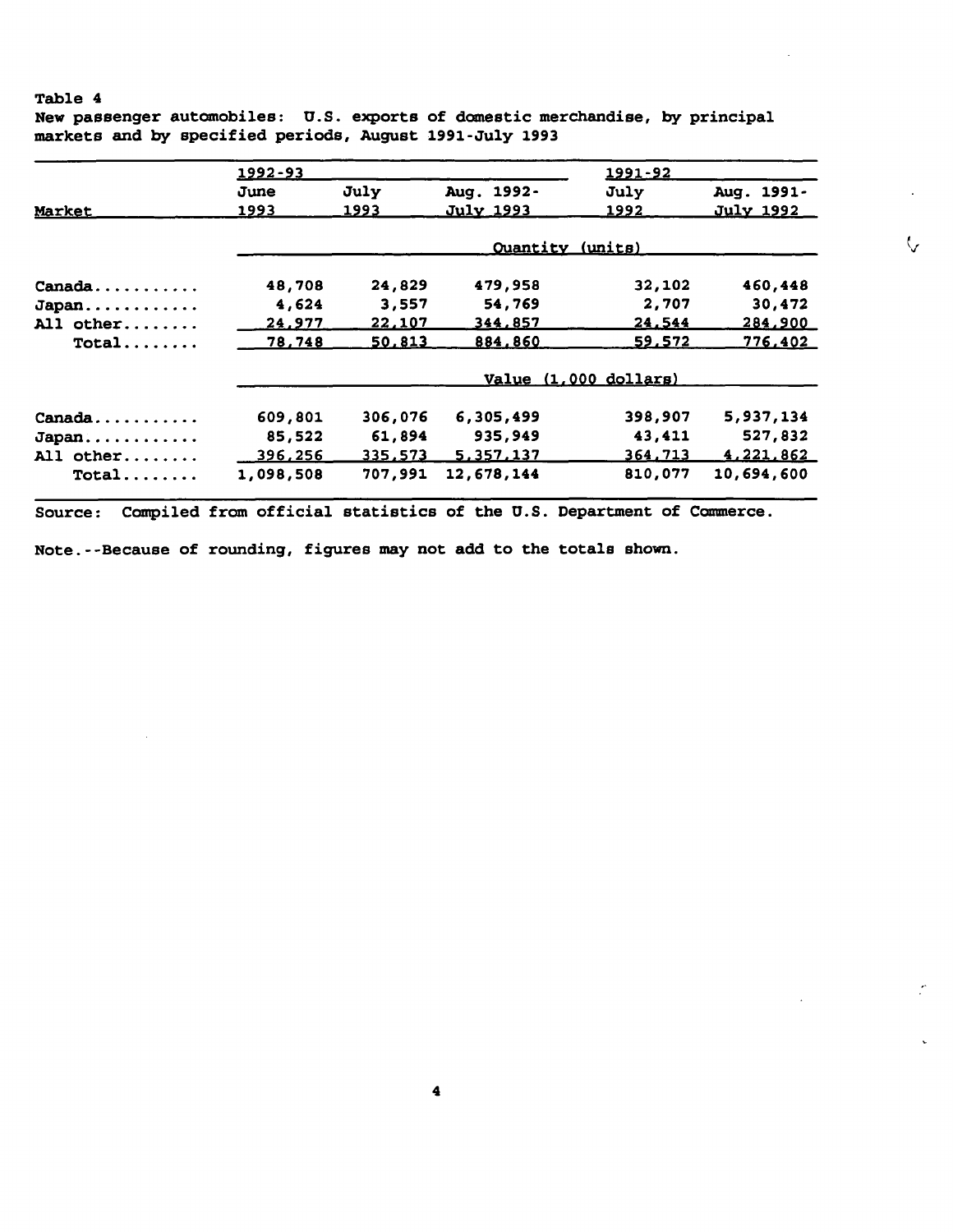,,;

Lightweight automobile  $trucks<sup>1</sup>$  and bodies and cab/chassis for lightweight automobile trucks: U.S. exports of domestic merchandise, by principal markets and by specified periods, August 1991-July 1993<sup>2</sup>

|                               | 1992-93 |         |                               | 1991-92 |                  |
|-------------------------------|---------|---------|-------------------------------|---------|------------------|
|                               | June    | July    | Aug. 1992-                    | July    | Aug. 1991-       |
| Market                        | 1993    | 1993    | July 1993                     | 1992    | <u>July 1992</u> |
|                               |         |         | Quantity (units) <sup>3</sup> |         |                  |
| Canada                        | 8,670   | 6,505   | 106,397                       | 6,757   | 120,735          |
| All other                     | 2,572   | 2,303   | <u>36,062</u>                 | 1,986   | 38,207           |
| $Total$                       | 11,255  | 8,813   | 145,535                       | 8,745   | 158,952          |
|                               |         |         | Value (1,000 dollars)         |         |                  |
| $Canada \ldots \ldots \ldots$ | 104,394 | 80,838  | 1,292,090                     | 82,568  | 1,551,374        |
| All other                     | 41,986  | 39,198  | 539,765                       | 30,184  | 448,996          |
| $Total$                       | 146,643 | 120,155 | 1,833,264                     | 112,769 | 2,000,478        |

The fined as not over 10,000 pounds gvw.

3 Quantity data include complete trucks and cab/chassis, but exclude bodies.

Source: Compiled from official statistics of the U.S. Department of Commerce, except as noted.

Note.--Because of rounding, figures may not add to the totals shown.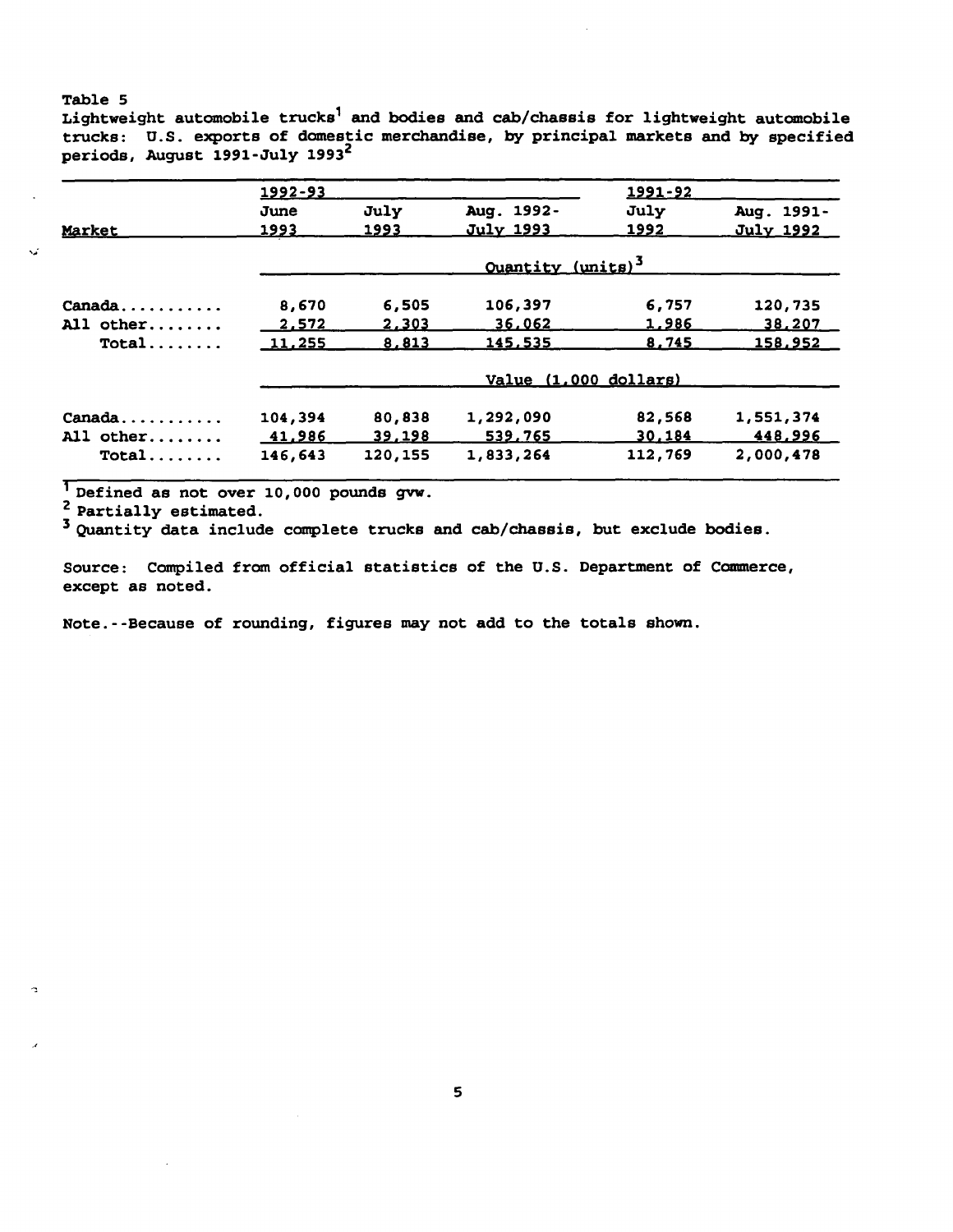New passenger automobiles: Sales of domestic and imported passenger automobiles and sales of imported passenger automobiles as a percent of total U.S. sales, by specified periods, 1992 and 1993

|                                   | Sales of-     |          |                  |               |                      |                |                           | Ratio of import |
|-----------------------------------|---------------|----------|------------------|---------------|----------------------|----------------|---------------------------|-----------------|
| Domestic                          |               | Imported |                  | Total U.S.    |                      | sales to total |                           |                 |
|                                   | automobiles'  |          | automobiles      |               | sales <sup>1,2</sup> |                | $_{\texttt{BaleB}}^{1,2}$ |                 |
| Period                            | <u> 1993 </u> | 1992     | 1993             | <u> 1992 </u> | 1993                 | <u> 1992 </u>  | <u> 1993 </u>             | 1992            |
|                                   |               |          | Quantity (units) |               |                      |                | --Percent--               |                 |
| January                           | 430,255       | 413,605  | 131,070          | 146,499       | 561,325              | 560,104        | 23.4                      | 26.2            |
| February                          | 460.918       | 492,454  | 132,480          | 158,530       | 593,398              | 650,984        | 22.3                      | 24.4            |
| $Jan.-Feb$                        | 891,173       | 905,872  | 263,550          | 305,029       | 1.154.723            | 1,210,901      | 22.8                      | 25.2            |
| March                             | 574,756       | 536,932  | 160,224          | 186,483       | 734,980              | 723,415        | 21.8                      | 25.8            |
| $Jan.-Mar 1,465,929 1,442,804$    |               |          | 423,773          | 494,050       | 1,889,702            | 1,936,854      | 22.4                      | 25.5            |
| April                             | 600,634       | 540,689  | 168,114          | 177,426       | 768,748              | 718,115        | 21.9                      | 24.7            |
| Jan.-Apr 2,066,568 1,983,493      |               |          | 591,888          | 671,482       | 2.658.456            | 2,647,099      | 22.3                      | 25.4            |
| $\tt{May$                         | 633,490       | 560,768  | 178,655          | 174,334       | 812,145              | 735,102        | 21.9                      | 23.7            |
| Jan.-May 2,701,560 2,544,261      |               |          | 770,499          | 845,779       | 3,472,059            | 3,390,040      | 22.1                      | 24.9            |
| June                              | 665,461       | 629,524  | 171,660          | 199,282       | 837,151              | 828,806        | 20.5                      | 24.0            |
| Jan.-June 3, 363, 902 3, 173, 785 |               |          | 942,198          | 1,031,334     | 4,306,100            | 4,205,119      | 21.8                      | 24.5            |
| $July. \ldots$                    | 593,120       | 566,533  | 170,329          | 166,966       | 763,449              | 733,499        | 22.3                      | 22.8            |
| Jan.-July 3,966,469 3,740,318     |               |          | 1,103,026        | 1,198,300     | 5,069,495            | 4,938,618      | 21.8                      | 24.3            |
| August                            | 531,889       | 476,318  | 164,936          | 168,499       | 696,825              | 644,817        | 23.7                      | 26.1            |
| Jan.-Aug 4,498,356 4,216,636      |               |          | 1,267,963        | 1,366,799     | 5,766,319            | 5,583,435      | 22.0                      | 24.5            |

 $1/$  Domestic automobile sales include  $U.S.-$ , Canadian- and Mexican-built automobiles sold in the United States.

2/ Does not include automobiles imported from Canada and Mexico.

Source: Automotive News.

New passenger automobiles: Price indexes, by specified periods, 1992 and 1993<sup>1</sup>

|                                      | 1992-93 |       |         | 1992-93 |       |         |
|--------------------------------------|---------|-------|---------|---------|-------|---------|
|                                      | July    | Aug.  | Percent | Aug.    | Aug.  | Percent |
| Item                                 | 1993    | 1993  | change  | 1992    | 1993  | change  |
| Consumer Price<br>Index:             |         |       |         |         |       |         |
| Unadjusted<br>Seasonally             | 130.9   | 130.8 | $-0.1$  | 127.6   | 130.8 | $+2.5$  |
| adjusted<br>Producer Price<br>Index: | 131.6   | 132.1 | $+0.4$  | 129.1   | 132.1 | $+2.3$  |
| Unadjusted<br>Seasonally             | 130.1   | 129.7 | $-0.3$  | 125.7   | 129.7 | $+3.2$  |
| adjusted                             | 131.5   | 132.8 | $+0.6$  | 128.5   | 132.8 | $+3.3$  |

 $\frac{1}{1}$ Consumer price index, 1982-1984 = 100. Producer price index, 1982 = 100.

Source: U.S. Department of Labor.

Table 7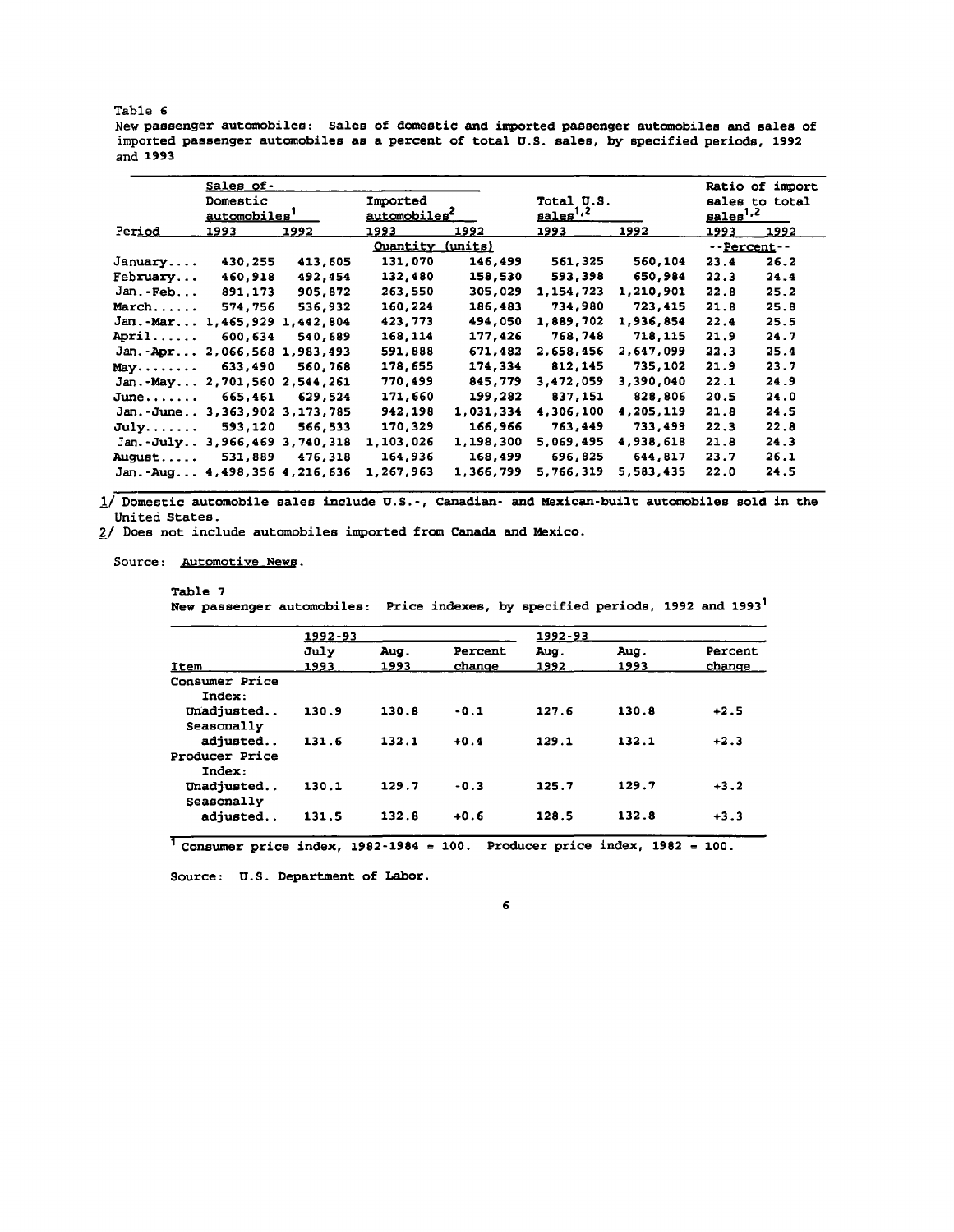$\sim$ 

Q.

'·

 $\mathbf{r}$ 

New passenger automobiles: Retail price changes in the U.S. market during August 1993<sup>1</sup>

|                     | Retail price changes |
|---------------------|----------------------|
| Country source/make | August 1993 (+ or -) |
|                     |                      |
| U.S. producers:     |                      |
| General Motors      | No change.           |
|                     | No change.           |
| Chrysler            | No change.           |
| Japanese producers: |                      |
| Toyota Motors       | No change.           |
| Mazda               | No change.           |
|                     | No change.           |
| $\texttt{Subaru}$   | No change.           |
| European producers: |                      |
| Volkswagen          | No change.           |
|                     | No change.           |
|                     | No change.           |
| Porsche             | No change.           |
| Mercedes-Benz       | No change.           |
| Korean producer:    |                      |
| Hyundai             | No change.           |
|                     |                      |

1 Average retail price change for all models.

Source: Automotive News, August 1993.

 $\mathcal{L}^{\pm}$